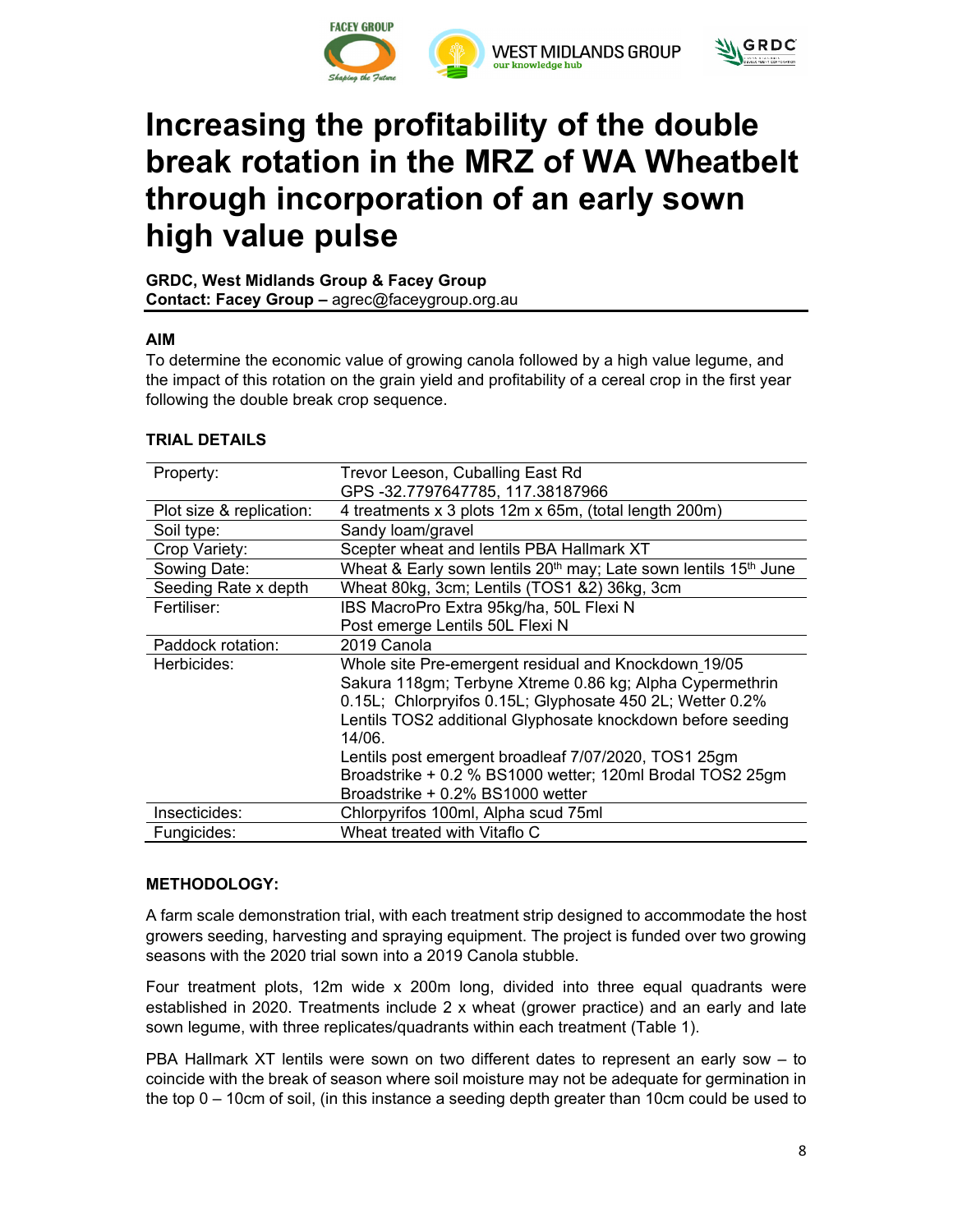make access of sub surface moisture for early germination). The second time of sowing for lentils was four weeks later. Two treatment strips of wheat from the surrounding crop were pegged out to provide benchmarking against a subsequent wheat crop to be sown across the entire trial site in 2021.

Pre sowing - soil and predictaB samples were taken to provide baseline for soil nutrition and health.

In season measurements of plant germination numbers, weed counts, NDVI, biomass, foliar disease score, legume nodulation and harvest yield and grain quality were to be undertaken.

Harvest cuts were completed by hand, with three cuts per quadrant to form a bulk sample. Grain analysis was provided by the farmer with bulk delivery to CBH Group

Similar measurements are to be undertaken in the 2021 growing season on the proceeding wheat crop to determine the agronomic and economic benefits of using a high value pulse in a double break crop rotation.

#### *Table 1: Trial Layout*

1. Site layout and treatment location for each site in this 2. Treatments at each site. project.

| Quadrant 3 $(1,3)$ $(2,3)$ $(3,3)$ $(4,3)$ |          |                  |       |        |
|--------------------------------------------|----------|------------------|-------|--------|
| Quadrant 2 $(1,2) (2,2)$                   |          |                  | (3,2) | (4,2)  |
| Quadrant $1 \mid (1,1)$                    |          | (2,1)            | (3,1) | (4, 1) |
|                                            | $t$ mt 1 | tmt <sub>2</sub> | tmt.3 | tmt4   |

| Tmt      | Wheat 1              |
|----------|----------------------|
| Tmt<br>2 | lentil early<br>sown |
| Tmt<br>3 | lentil late sown     |
| Tmt      | Wheat 2              |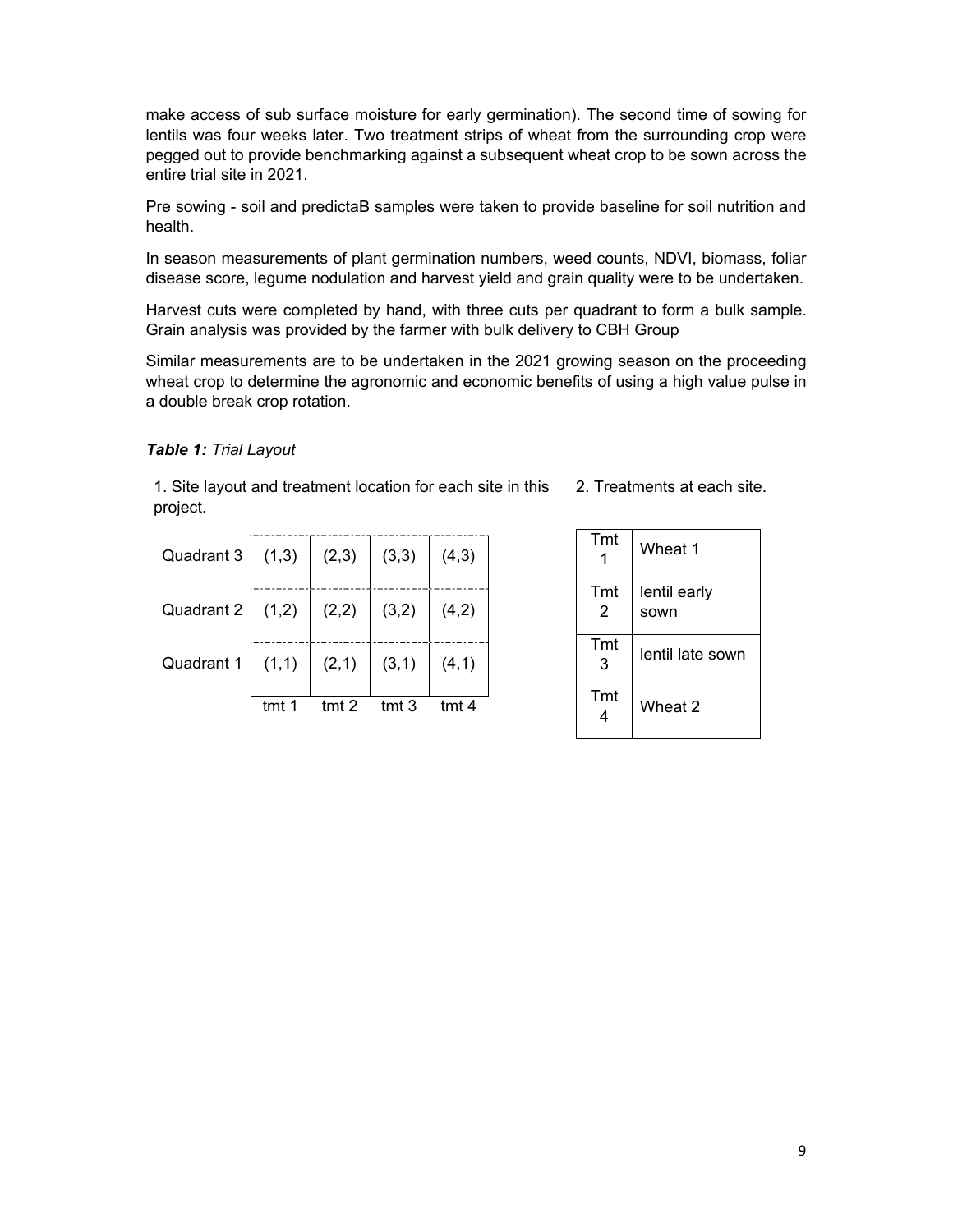### **RESULTS & DISCUSSION**

Rainfall for the year was recorded at the site (*Table 2).* 

| Jan | Feb   Mar   Apr   |  | May   Jun   Jul |            |    |    |    |     | Aug   Sept   Oct   Nov   Dec   Total |     |
|-----|-------------------|--|-----------------|------------|----|----|----|-----|--------------------------------------|-----|
| 10  | 39.5   25.5   3.5 |  | $\vert$ 40      | $\vert$ 35 | 28 | 43 | 18 | 5.5 |                                      | 285 |

*Table 2: Trevor Leeson on farm rainfall data - 2020* 

Germination counts were completed across each treatment (with three counts per quadrant) an average across each treatment was recorded (*Table 3*). Wheat germination and Early Sown lentils were undertaken on 26 June 2020 with growth stages of  $Z14$  (wheat) and  $3 - 4$ node (lentils). Late sown lentil counts were completed on 17 July 2020. Wheat establishment was adequate however both the early and late sown lentils were lower than recommended for plant establishment of 100 to 120 plants/sqm.

*Table 3: Mean in-season crop measurements for the double break crop trial site. Early measurements were taken 6 weeks after seeding, late measurements taken at early stem elongation (GS.30).* 

| Treatment             | Early plant<br>emergence<br>plants/sqm | <b>NDVI</b><br>reading | Late plant<br>establishment<br>plants/sqm | <b>Broadleaf</b><br>Weeds<br>per/sqm | Grass<br>Weeds<br>Per/sam | <b>Biomass</b><br>at<br>Maturity<br>t/ha |
|-----------------------|----------------------------------------|------------------------|-------------------------------------------|--------------------------------------|---------------------------|------------------------------------------|
| Wheat 1               | 158                                    | 0.52                   | 235                                       | 0                                    | 20                        | 6.84                                     |
| Early Sown<br>Lentils | 69                                     | 0.31                   | 61                                        | 3                                    | 28                        | 1.15                                     |
| Late Sown<br>Lentils  | 51                                     | 0.14                   | 33                                        | 3                                    | 24                        | 0.93                                     |
| Wheat 2               | 121                                    | 0.43                   | 157                                       | $\mathbf 0$                          | 6                         | 5.80                                     |

NDVI measurements were conducted on  $6<sup>th</sup>$  August 2020 – wheat at Z23, Early Sown Lentils at 5-6 node and Late Sown Lentils at 3-4n node, refer *Table 4.* The results for wheat are indicative of measurements for this type of crop at this level of maturity, however the lower NDVI averages for early and late sown lentils indicate much lower levels of plant development and biomass.

Plant biomass cuts were taken when wheat was at growth stage Z39 and lentils at first flower.

Weed assessments were undertaken at the same time as plant biomass cuts. Grass and broadleaf weeds were recorded across each treatment, with three recordings per quadrant. Weeds were higher across both of the lentils treatments, reflective of the more open canopy and lack of crop competition. There was no explanation for the difference in weeds between each of the wheat treatments. Observations throughout the trial and later in the season, whilst not reflective in the assessment – was the Later Sown Lentil treatment was cleaner than the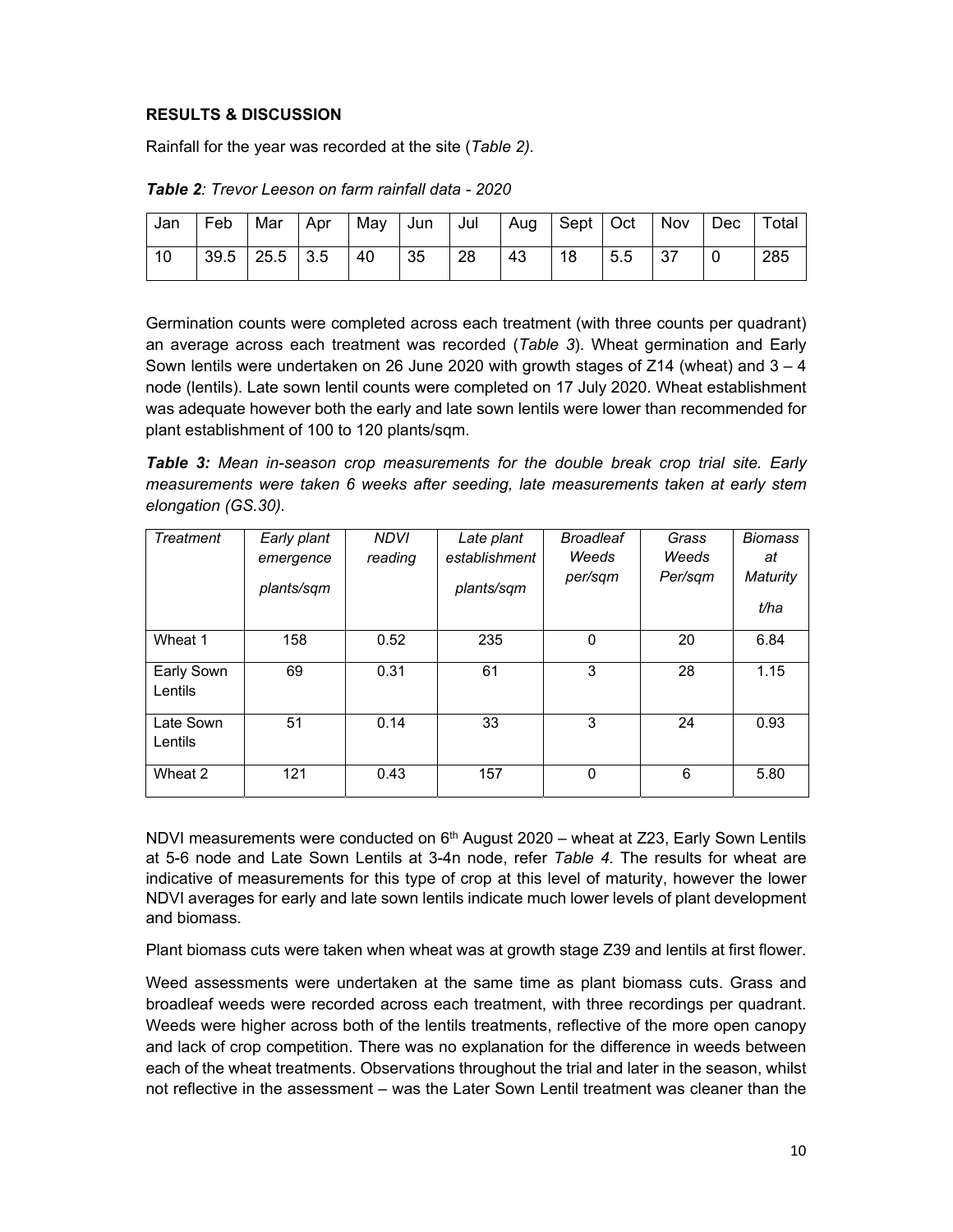early sown, reflective of the double knock prior to sowing. The importance of crop competition in season was well observed at this site.

Foliar disease score and nodulation scores were completed. No foliar disease was detected in any treatments (data not presented). Nodulation scores were completed in the early and late sown lentils with a ranking of poor to nil across both treatments.

Pre thresh biomass weights were recorded for each of the treatments with a clear link to grain yield.

Wheat 1 averaged 2.42t/ha and Wheat 2 averaged 2.61t/ha – similar to of the remainder of the paddock (*Table 4*). The early and late sown lentils were harvested the same as the wheat. After much attempt to thresh samples with a low biomass and low seed formation there was negligible grain to provide a sample or undertake a grain quality analysis.

| Grade                 | ASW1   |
|-----------------------|--------|
| Protein %             | 9.60   |
| Moisture              | 10.00  |
| <b>Temp Degrees</b>   | 33.00  |
| <b>Hectolitre Wt</b>  | 82.04  |
| Screenings %WT        | 1.63   |
| <b>Residue DEC</b>    | 1.00   |
| <b>Half Litre GM</b>  | 410.20 |
| <b>Screenings GM</b>  | 6.70   |
| Gluten                | 18.70  |
| <b>Trial Hardness</b> | 72.80  |

*Table 4: CBH Grain Quality Summary for wheat (paddock delivery)* 

## **CONCLUSION**

The learnings from this site in 2020 have provided growers with clear learnings in how best to incorporate high value crops into the system, for the purpose of a double break.

The lentils did not perform to expectations resulting from multiple factors which compounded over the season including adequate pH to depth and herbicide management for grass and broadleaf weeds. it is important to ensure careful site selection by testing early for subsoil constraints, such as soil acidity, for these acid sensitive species. It is also important to source the best agronomic advice as there is limited knowledge of growing lentils in the region.

The trial has another two (2) years to be demonstrated and based on the learnings of 2020 and new site will be selected and more rigorous agronomic strategies put in place for 2021 and a follow up wheat crop to monitor impact of a high value pulse in the double break rotation as well as impact on the subsequent wheat crop in 2022.